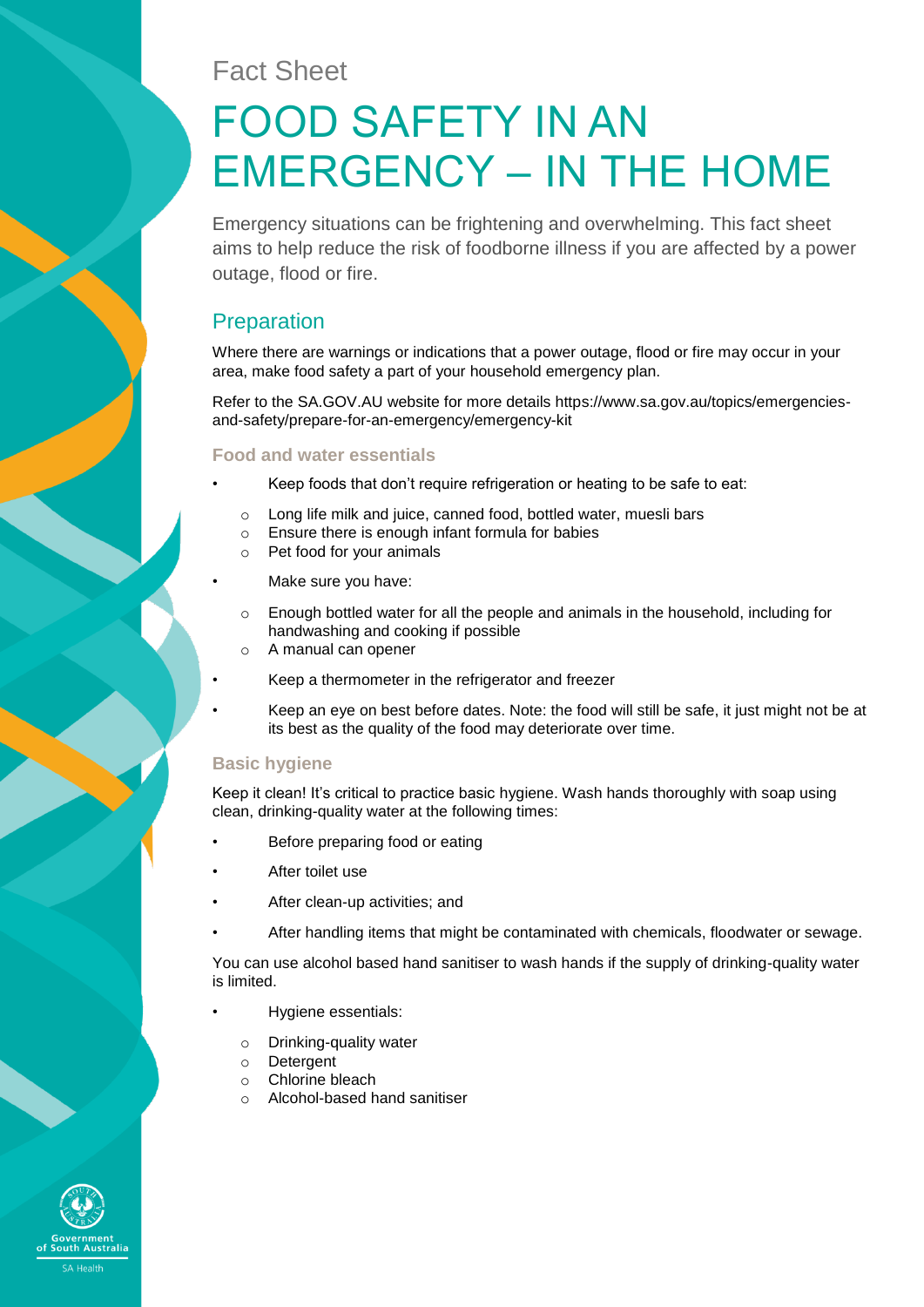## **Managing at home**

If you do find yourself and your family in a situation where you are confined, or choose to be confined at home during or following an emergency, there are several things you should consider to ensure you manage your supply of food in the best possible way.

These include:

- If the power is out, use refrigerated/ frozen food products first.
- Consume other perishable products (e.g. fresh fruit and vegetables, bread) before consuming long life products.
- When purchasing products for your pantry, aim for ready-to-eat products that do not require cooking (in case gas or electricity supply is disrupted).
- Ration food/water supplies based on how long you expect to be confined at home.

#### **Remember**

Appearance, smell or taste are not good indicators of food safety. Some foods may look, smell and taste fine, but if they have been warm too long, they may contain enough bacteria to make people ill.

#### **When it doubt, throw it out!**

## **Definitions**

**Potentially hazardous food** means food that has to be kept at certain temperatures to minimise the growth of pathogenic microorganisms that may be present in the food, or to prevent the formation of toxins in the food.

**Perishable food** refers to foods that are subject to deterioration in quality or food safety when kept under normal storage conditions.

#### **Examples include:**

- Potentially hazardous foods (must be kept refrigerated and used within specified use by date).
- Uncut fruit and vegetables that can be stored unrefrigerated eg apples, bananas, potatoes etc.
- Shell eggs (recommended below 14°C but best stored below 5°C).
- Low risk bakery products e.g. bread.
- Some foods that require refrigerated storage.

**Shelf stable food** means a food that can be safely stored at room temperature. Preservation methods used include canning, ultra-heat treatment, reduced water activity, increased acidity and modified atmosphere packaging. These non-perishable products include canned and bottled foods, rice, pasta, flour, sugar, spices, oils, and foods processed in aseptic or retort packages and other products that do not require refrigeration until after opening.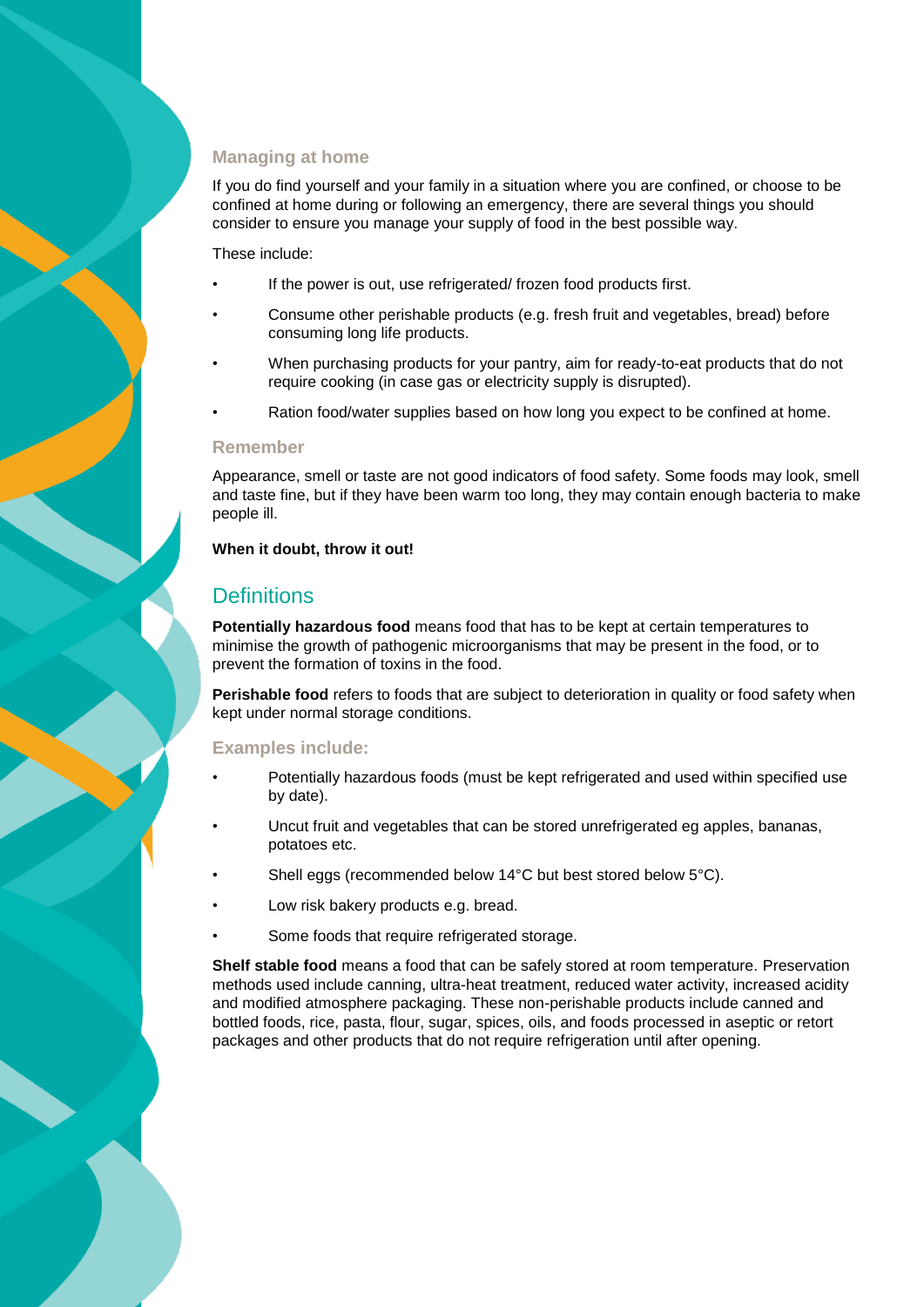# Power Outages

When a power cut is ongoing (that is, it cuts for more than 4 hours and there is no immediate likelihood of reconnection) food safety becomes an important issue.

Time and temperature are the most important measurements used to determine whether food is potentially unsafe.

If you are unsure about the time that has passed or the temperature your food has been stored at then throwing the food out is the safest option.

Re-cooking food will not eliminate the risk of food borne illness as some bacteria produce a toxin, which is not destroyed at the temperature used to cook or reheat food.

## **Cold Food**

When the power supply is out for more than 4 hours, food in fridges can spoil once the temperature of the food rises above 5°C. To help prevent this, keep the refrigerator door closed as much as possible, a closed refrigerator will help keep the food cold.

Extra things you can do:

- Note the time the power went out
- Quickly move perishable food from the refrigerator to the freezer
- Store food closely together to conserve temperature
- Meat, poultry and fish should be stored in the coldest part of the refrigerator or moved to the freezer
- Check the temperature of the food at the time the power came back on.

#### **Time - Less than 2 hours**

If potentially hazardous food is above 5°C and the power has been off for less than 2 hours you can re-refrigerate the food or use it immediately.

#### **Time - between 2 – 4 hours**

Potentially hazardous food above 5°C can be consumed immediately.

#### **Time - More than 4 hours**

If potentially hazardous food temperature is above 5°C and has been for more than 4 hours, the foods may be unsafe to consume and must be disposed of. This includes food in freezers that has defrosted and risen above 5°C.

#### **Food in the freezer**

Freezers will usually not defrost for at least 24 hours, provided the door has been kept shut. If frozen foods have thawed, some foods should not be refrozen but be kept below 5°C and eaten as soon as possible. Other foods may be refrozen, but will lose quality.

#### **Safe foods**

Certain refrigerated foods can be safely stored at room temperature (above 5°C) for longer periods of time and still be safe to eat. Refer to 'Keeping food safe during an emergency'.

*For examples refer to: 'Keeping food safe during an emergency' for more guidance.*

## **Hot Food**

#### **In the middle of cooking**

If the power does not come on within 2 hours, you will need to throw away food that was in the process of being cooked when the power failed. If food was fully cooked at the time the power went out, eat it within 2 hours or throw it out.

#### **Food in the cupboard/ pantry**

All shelf stable foods are still safe.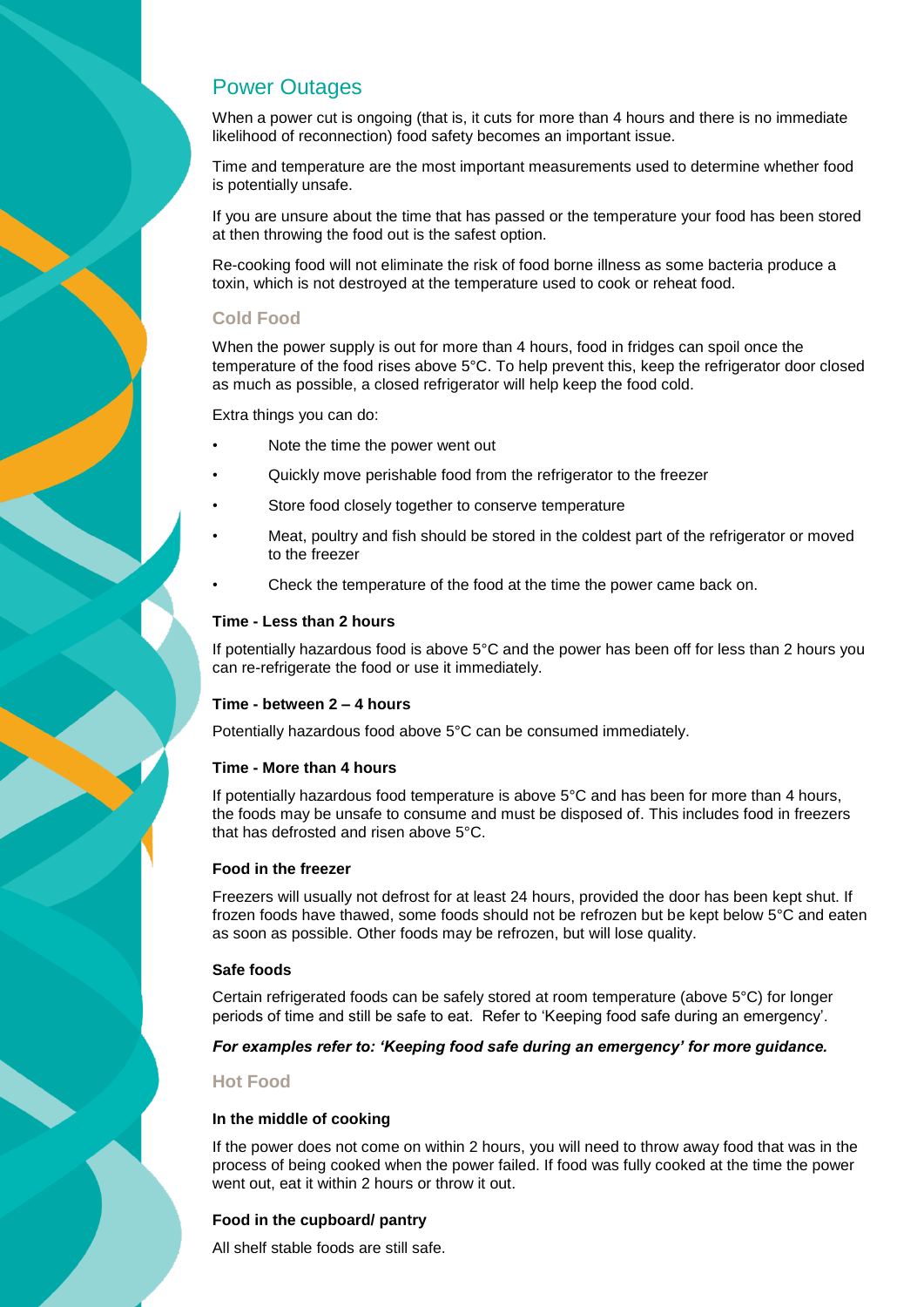# Flood

Floodwater can be contaminated with sewage, agricultural and industrial waste, and other substances that can cause illness. There is a danger that any food, surfaces and cooking utensils that have come into contact with floodwater might be contaminated.

#### **Food:**

Even if unsure, throw out any food that might not be safe to eat.

Follow these steps:

- Throw out food that has come into contact with floodwater or has an unusual odour, colour or texture. Do not taste or cook it.
- Check canned food and throw out any cans that are dented, swollen or damaged. Some cans might be salvageable. For cans that appear useable:
	- $\circ$  Remove the label and thoroughly wash the outside of the can with drinking-quality water
	- o Sanitise the can in bleach for 1 minute, then rinse in drinking quality water
	- o Re-label the can with a waterproof pen.

## **Frozen and/or refrigerated foods**

Typically, electricity will go out during a flood. If the refrigerator or freezer has not been exposed to flood waters, some food may be salvaged:

#### *Refer to 'Food Safety in a Power Outage' section.*

**Vegetable gardens can take a month to become suitable again.**

- Discard all leafy green produce.
- After 1 month, wash other vegetables then sanitise in a weak bleach solution of 1 tablespoon bleach to 2 litres of water. Then rinse in drinking quality water, peel and use.

#### **When it doubt, throw it out!**

#### **Safe drinking water after a flood**

In an emergency such as a flood, tap water and private water supplies such as from tanks, wells and bores sometimes might not be safe to drink or to use for cooking and cleaning.

- Monitor public announcements and those from the local water supplier to know if tap water is safe to use.
- Private water supplies should be tested before using again contact your council.

#### **If the water is unsafe:**

- Use only bottled, boiled or treated water for drinking, cooking or preparing food, washing utensils and surfaces, brushing teeth, hand washing, making ice, and bathing.
- Thoroughly clean any containers used to store water with hot soapy drinking-quality water, and then rinse with a bleach solution of 1 tablespoon of bleach in 2 litres of water before use.
- Only treat contaminated water if no drinking-quality water can be obtained. This is done by:
	- $\circ$  Filter cloudy water through a clean cloth or allow it to settle, then pour off the clear water for boiling
	- $\circ$  Boil the water vigorously for 1 minute then leave it to cool and store in a clean, covered container
	- $\circ$  If water can't be boiled, treat it with chlorine or iodine tablets. Follow the directions that come with the tablets. This might not kill all bugs and won't remove chemical contaminants.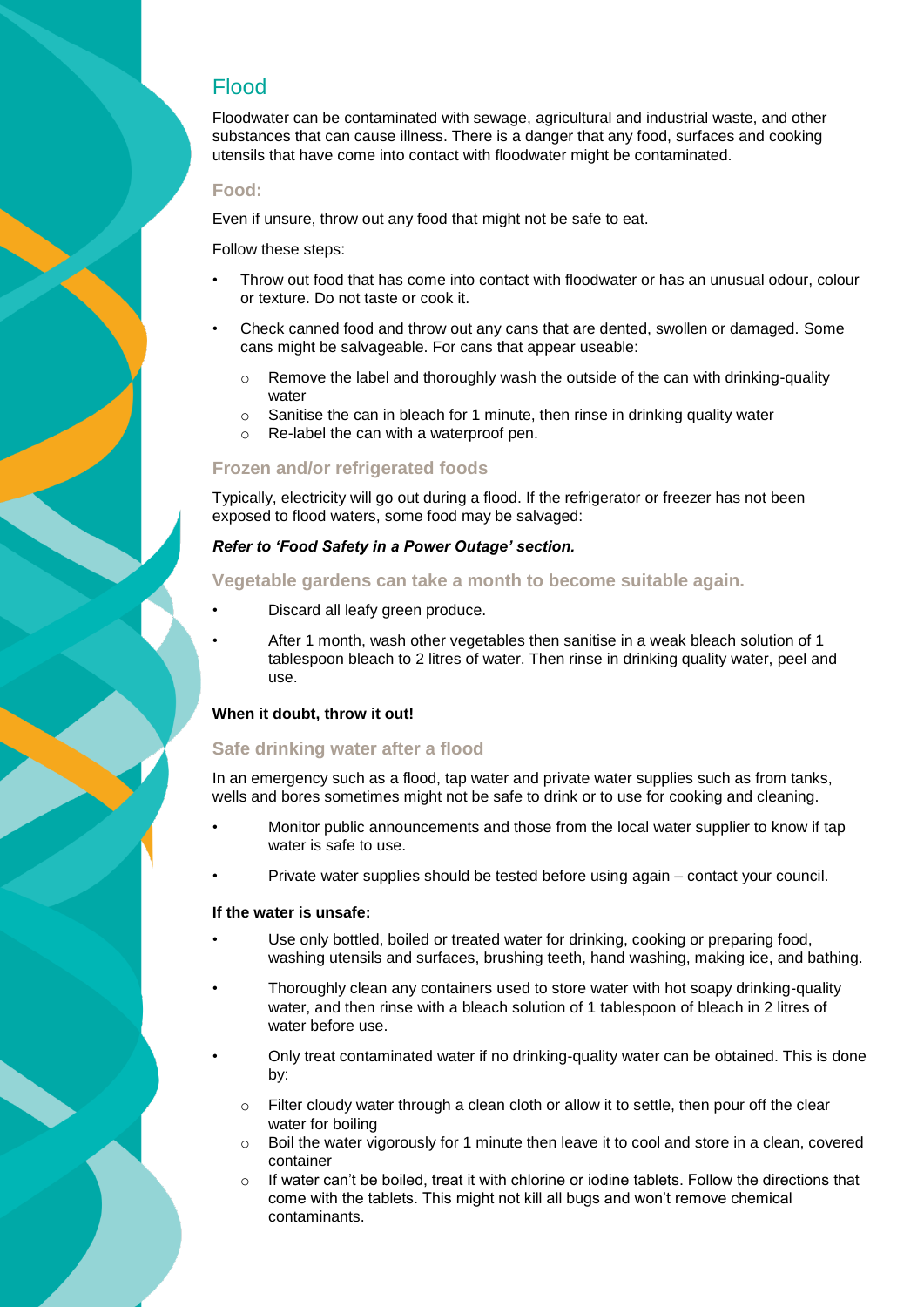#### *NOTE: Boiling will ensure water safe from most types of harmful bugs but will not remove chemical contaminants.*

#### **Cleaning and sanitising after a flood**

- Carefully check dishes, pots, pans, cutlery and kitchen equipment that might have been in contact with floodwater. Throw away damaged or cracked items, items made from porous material such as wood, plastic or rubber including wooden chopping boards as they cannot be adequately sanitised.
- All sinks should be thoroughly cleaned and sanitised before resuming use.
- Wash utensils and surfaces in hot, soapy, drinking-quality water. Take apart and clean the non-electrical pieces of any kitchen equipment that can be safety taken apart.
- Clean cupboards and counters with hot soapy water then rinse with a chlorine bleach solution before storing dishes or food.
- Heat Sanitation: Sanitise silverware, metal utensils, pots, pans and kitchen equipment in pieces by boiling in water for 10 minutes.
- Commercial and most domestic dishwashers are capable of sanitising all eating and cooking utensils as part of their normal cycle.
- Chemical sanitation (refer to dilution tables):
	- $\circ$  Wash all items, equipment and structures with detergent and hot water, then rinse thoroughly
	- o Apply bleach as needed according to the tables below
	- o Do not dilute chlorine in hot water
	- o Leave bleach or chlorine on for 10 minutes and then rinse again.
	- Air dry items because towels might have been splashed with contaminated water.
- Safety precautions when using bleach to sanitise:
	- o Wear protective equipment such as safety glasses, face mask, disposable gloves and enclosed shoes.

## Bleach for food contact surfaces, equipment (200ppm)

| Water           | 4% Chlorine        |
|-----------------|--------------------|
|                 | (household bleach) |
| 5L              | 25mL               |
| 10 <sub>L</sub> | 50 <sub>m</sub> L  |
| 50L             | 250mL              |

## Bleach for walls, floors, ceilings (1000ppm)

| <b>Water</b>    | <b>4% Chlorine</b> |
|-----------------|--------------------|
|                 | (household bleach) |
| 5L              | 125mL              |
| 10 <sub>L</sub> | 250mL              |
| 50L             | 1250mL (1.25L)     |

**Note:** mould may become an issue very quickly after a flood and professional mould removalist advice may be required